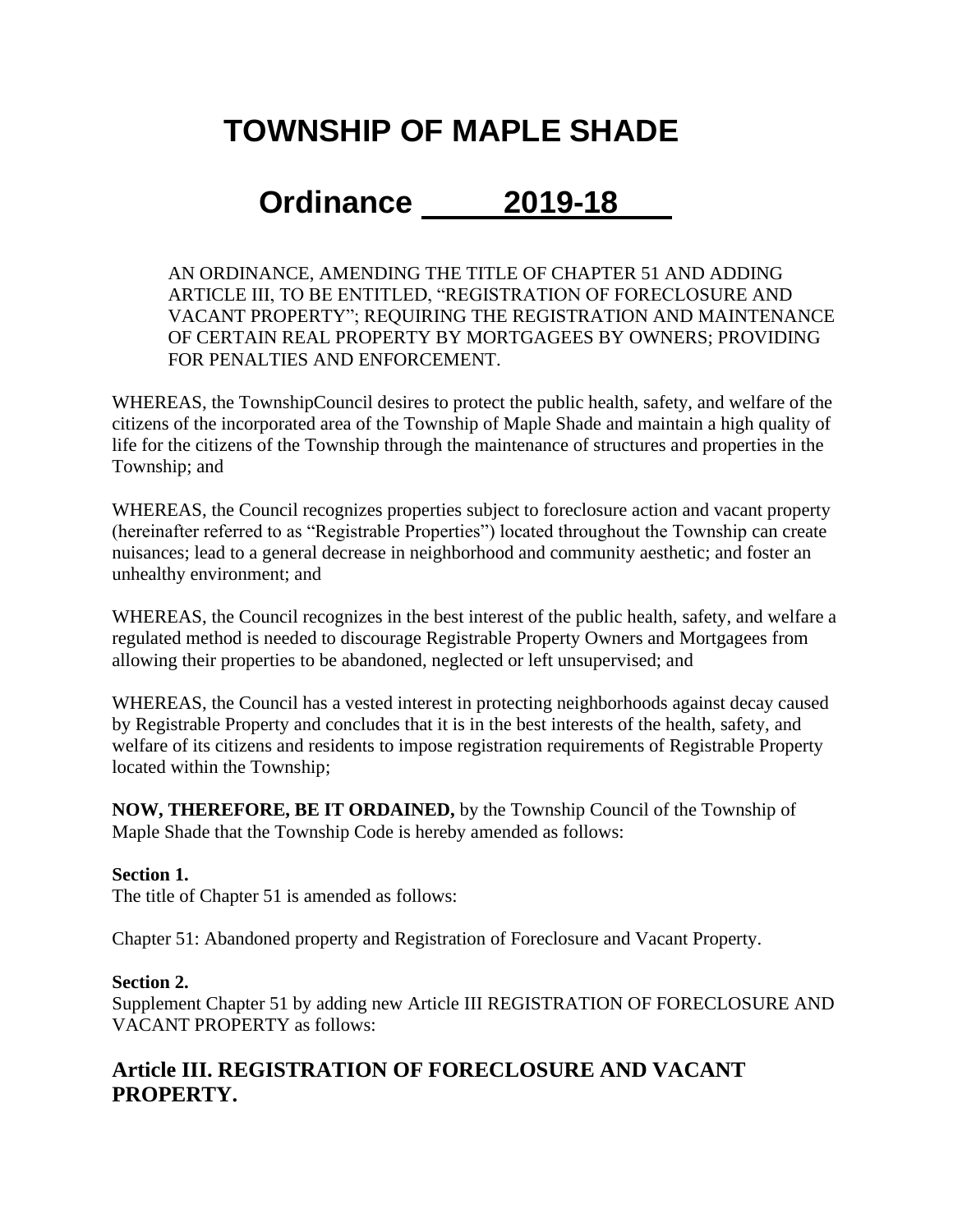#### **51-34.Purpose and intent.**

To establish a registration process to address the deterioration, and decline in value of Township neighborhoods caused by vacant and foreclosure property (both residential and non-residential).

#### **51-35. Definitions**

The following words, terms, and phrases, when used in this chapter, shall have the meanings ascribed to them in this section, except where the context clearly indicates a different meaning.

*Default* shall mean that the mortgagor has not complied with the terms of the mortgage on the property, or the promissory note, or other evidence of the debt, referred to in the mortgage.

*Enforcing Officer* shall mean any Police Officer, Construction Code Official, Zoning Inspector, Code Enforcement Officer, Fire Inspector or Building Inspector or other person authorized by the Township Manager and/or state of New Jersey to enforce the applicable laws.

*Evidence of Vacancy* shall mean any condition that on its own, or combined with other conditions present, would lead a reasonable person to believe that the property is vacant. Such conditions may include, but are not limited to: overgrown and/or dead vegetation; past due Utility notices and/or disconnected Utilities; accumulation of trash junk or debris; abandoned vehicles, auto parts and/or materials; the absence of furnishings and/or personal items consistent with habitation or occupancy; the presence of an unsanitary, stagnant swimming pool; the accumulation of newspapers, circulars, flyers and/or mail; statements by neighbors, passers-by, delivery agents or government agents; and/or the presence of boards over doors, windows or other openings in violation of applicable code.

*Foreclosure or Foreclosure Action* shall mean the legal process by which a Mortgagee, or other lien holder, terminates or attempts to terminate a property Owner's equitable right of redemption to obtain legal and equitable title to the Real Property pledged as security for a debt or the Real Property subject to the lien. The legal process is not concluded until the property obtained by the Mortgagee, lien holder, or their designee, by certificate of title, or any other means, is sold to a non-related bona fide purchaser in an arm's length transaction to satisfy the debt or lien.

*Mortgagee* shall mean the creditor, including but not limited to, trustees; mortgage servicing companies; lenders in a mortgage agreement; any agent, servant, or employee of the creditor; any successor in interest; or any assignee of the creditor's rights, interests or obligations under the mortgage agreement; or any other person or entity with the legal right to foreclose on the Real Property, excluding governmental entities.

*Owner* shall mean every person, entity, or Mortgagee, who alone or severally with others, has legal or equitable title to any Real Property as defined by this Chapter; has legal care, charge, or control of any such property; is in possession or control of any such property; and/or is vested with possession or control of any such property. The Property Manager shall not be considered the Owner.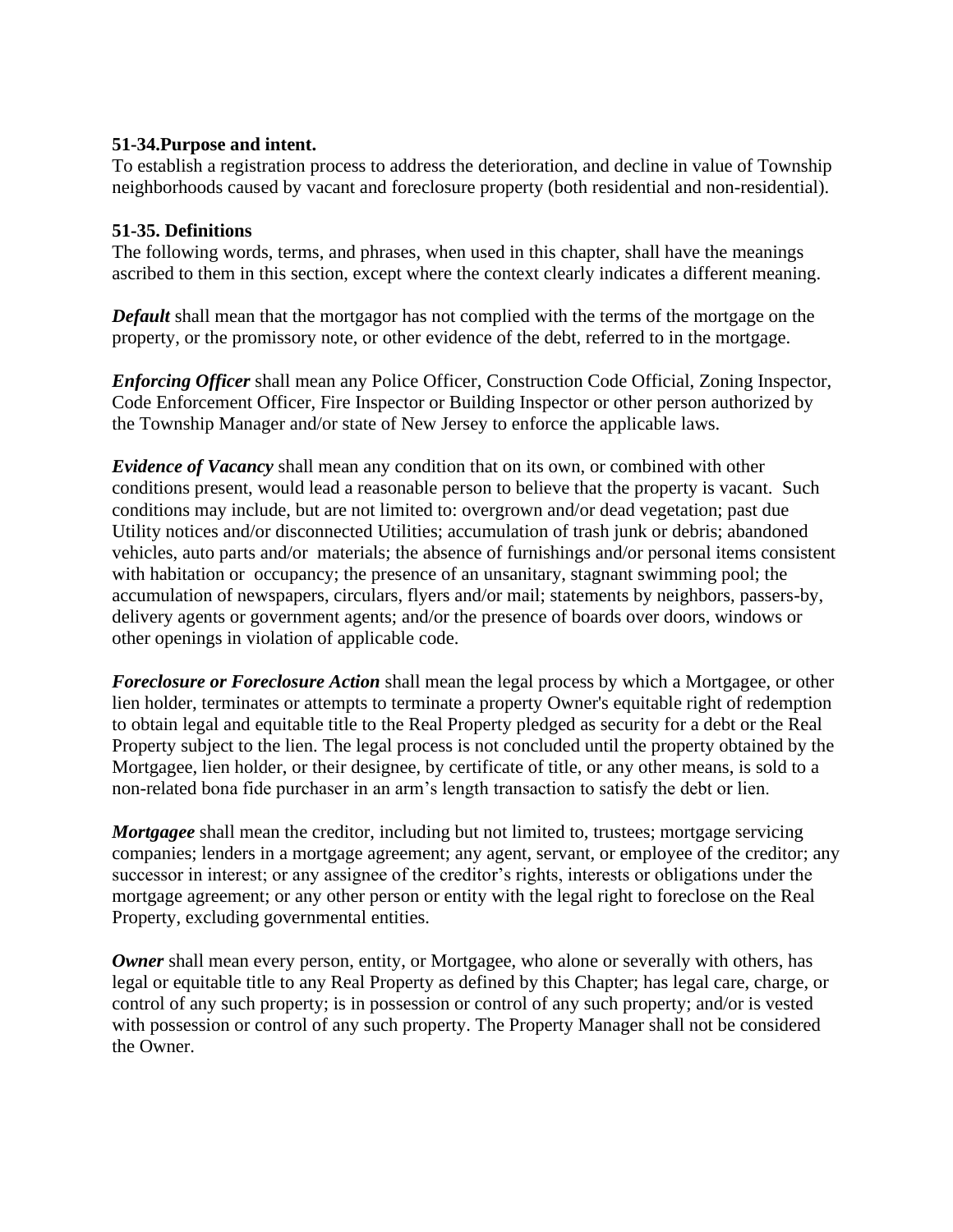*Property Manager* shall mean any party designated by the Owner as responsible for inspecting, maintaining and securing the property as required in this Chapter.

*Real Property* shall mean any residential or non-residential land and/or buildings, leasehold improvements and anything affixed to the land, or portion thereof identified by a property parcel identification number, located in the Township limits. Condominiums are exempt from registration.

#### *Registrable Property* shall mean:

- (a) Any Real Property located in the Township, whether vacant or occupied, that is encumbered by a mortgage subject to an ongoing Foreclosure Action by the Mortgagee or Trustee, has been the subject of a Foreclosure Action by a Mortgagee or Trustee and a Judgement has been entered, or has been the subject of a Foreclosure sale where the title was transferred to the beneficiary of a mortgage involved in the Foreclosure and any properties transferred under a deed in lieu of foreclosure/sale. The designation of a "foreclosure" property as "registrable" shall remain in place until such time as the property is sold to a non-related bona fide purchaser in an arm's length transaction or the Foreclosure Action has been dismissed; or
- (b) Any property that is vacant for more than thirty (30) days or any cancellation of Utility or Service, whichever occurs first.
- (c) Exemption from registration: Condominiums

*Registry* shall mean a web-based electronic database of searchable Real Property records, used by the Township to allow Mortgagees and Owners the opportunity to register properties and pay applicable fees as required in this Chapter.

*Semi-Annual Registration* shall mean six (6) months from the date of the first action that requires registration, as determined by the Township, or its designee, and every subsequent six (6) months. The date of the initial registration may be different than the date of the first action that required registration.

*Utilities and Services* shall mean any utility and/or service that is essential for a building to be habitable and/or perform a service necessary to comply with all Township codes.

*Vacant* shall mean any parcel of land in the Township that contains any building or structure that is not lawfully occupied.

#### **51-36. Applicability and jurisdiction**

This Chapter applies to Foreclosing, Foreclosed and Vacant property within the Township.

#### **51-37. Establishment of a registry**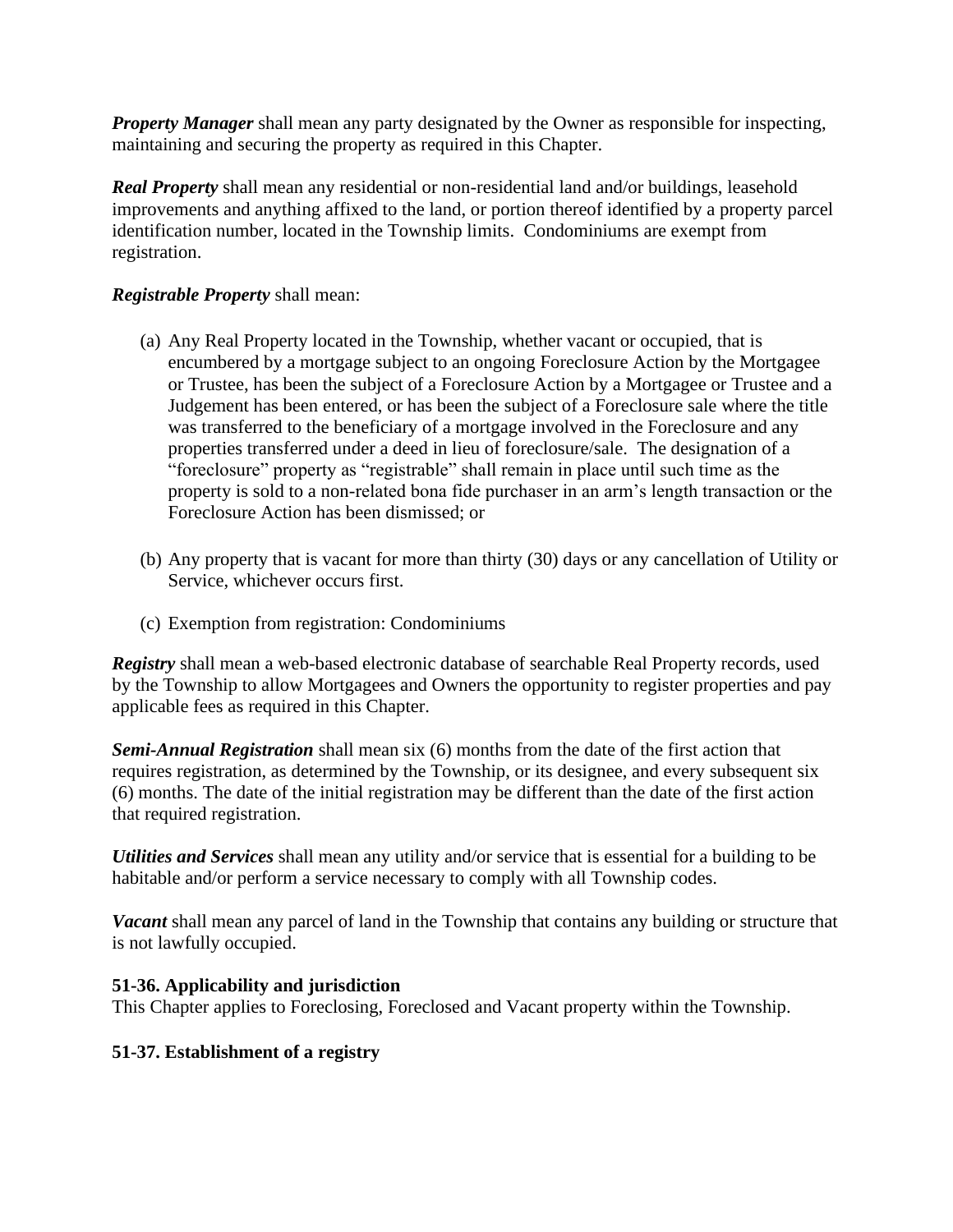(a) Pursuant to the provisions of this chapter the Township, or its designee, shall establish a registry cataloging each Registrable Property within the Township, containing the information required by this Chapter.

(b) All foreclosure and vacant properties must be registered and pay the appropriate initial fee within thirty (30) days of adoption of this ordinance.

#### **51-38. Foreclosure real property inspection and registration**

- (a) Within ten (10) days of the date any Mortgagee files a Foreclosure Action, the Mortgagee shall register the Real Property with the Township Registry, and, at the time of registration, indicate whether the property is Vacant, and if so shall designate in writing a New Jersey based Property Manager to inspect, maintain, and secure the Real Property subject to the mortgage under a Foreclosure Action. A separate registration is required for each property under a Foreclosure Action, regardless of whether it is occupied or vacant.
- (b) Initial registration pursuant to this section shall contain at a minimum the name of the Mortgagee, the mailing address of the Mortgagee, e-mail address, telephone number and name of the New Jersey based Property Manager and said person's address, e-mail address, and telephone number.
- (c) At the time of initial registration each registrant shall pay a non-refundable Semi-Annual Registration fee of five hundred dollars (\$500.00) for each property. Subsequent nonrefundable Semi-Annual renewal registrations of properties and fees in the amount of five hundred dollars (\$500.00) are due within ten (10) days of the expiration of the previous registration. Said fees shall be used to offset the costs of: (1) registration and registration enforcement, (2) code enforcement and mitigation related to Defaulted properties, (3) post-closing counseling and Foreclosure intervention limited to Owner-occupied persons in Default, which may not include cash and mortgage modification assistance, and (4) for any related purposes as may be adopted in the policy set forth in this Chapter. Said fees shall be deposited to a special account in the Township's Department dedicated to the cost of implementation and enforcement of this Ordinance, and fulfilling the purpose and intent of this Chapter. None of the funds provided for in this section shall be utilized for the legal defense of Foreclosure Actions.
- (d) If the mortgage and/or servicing on a Registrable Property is sold or transferred, the new Mortgagee is subject to all the terms of this Chapter. Within thirty (30) days of the transfer, the new Mortgagee shall register the property or update the existing registration. The previous Mortgagee(s) will not be released from the responsibility of paying all previous unpaid fees, fines, and penalties accrued during that Mortgagee's involvement with the Registrable Property.
- (e) If the Mortgagee sells or transfers the Registrable Property in a non-arm's length transaction to a related entity or person, the transferee is subject to all the terms of this Chapter. Within ten (10) days of the transfer, the transferee shall register the property or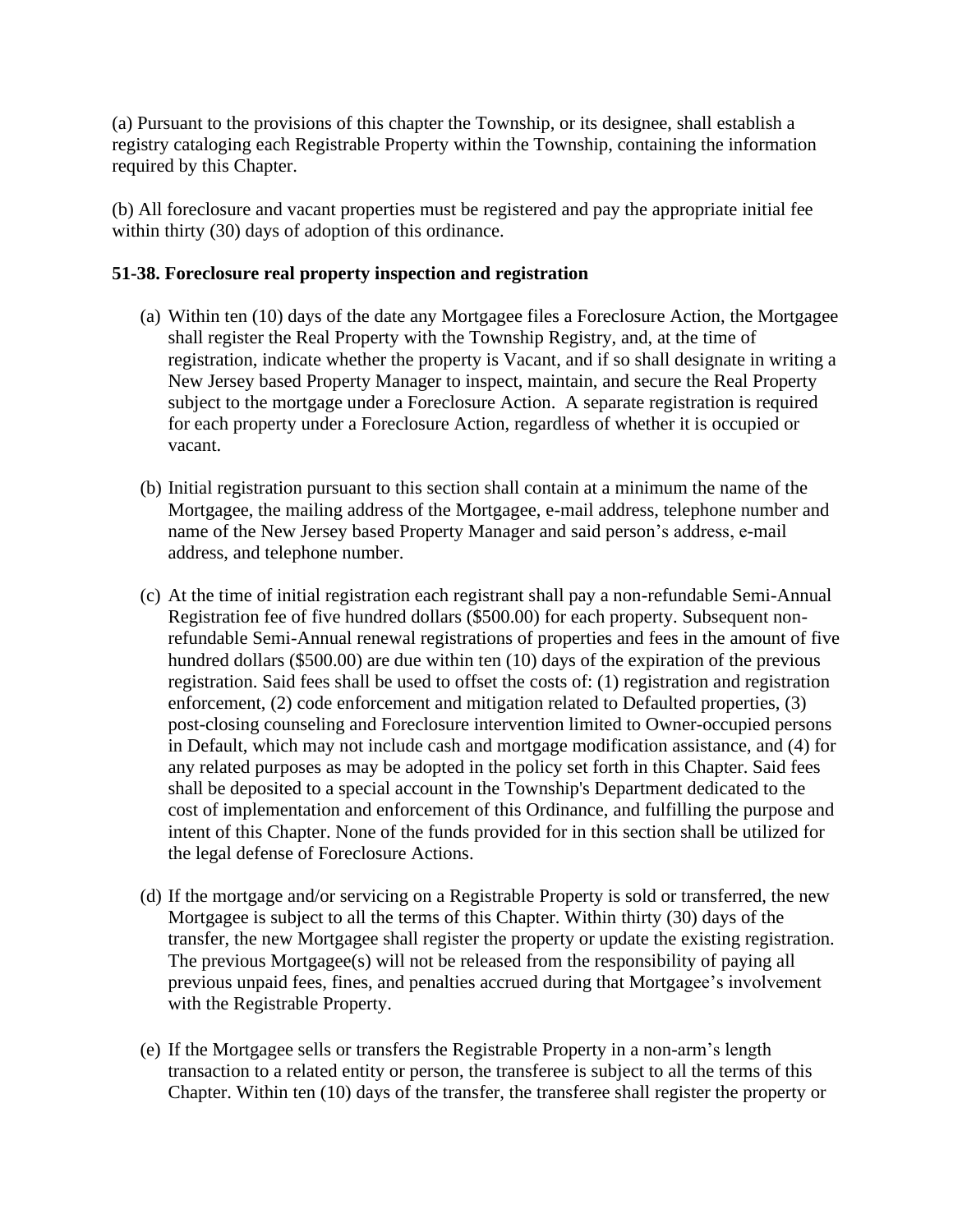update the existing registration. Any and all previous unpaid fees, fines, and penalties, regardless of who the Mortgagee was at the time registration was required, including, but not limited to, unregistered periods during the Foreclosure process, are the responsibility of the transferee and are due and payable with the updated registration. The previous Mortgagee will not be released from the responsibility of paying all previous unpaid fees, fines, and penalties accrued during that Mortgagee's involvement with the Foreclosed Property.

- (f) If the Foreclosing or Foreclosed Property is not registered, or the registration fee is not paid within thirty (30) days of when the registration or renewal is required pursuant to this section, a late fee equivalent to ten percent (10%) of the Semi-Annual Registration fee shall be charged for every thirty-day period (30), or portion thereof, the property is not registered and shall be due and payable with the registration.
- (g) This section shall also apply to properties that have been the subject of a foreclosure sale where title is transferred to the Mortgagee as well as any properties transferred to the Mortgagee under a deed in lieu of foreclosure or by any other legal means.
- (h) Properties subject to this section shall remain subject to the Semi-Annual Registration requirement, and the inspection, security, and maintenance standards of this section as long as the property remains Registrable Property.
- (i) Failure of the Mortgagee and/or property Owner of record to properly register or to modify the registration to reflect a change of circumstances as required by this ordinance is a violation of this Chapter and shall be subject to enforcement by any of the enforcement means available to the Township.
- (j) If any property is in violation of this Chapter the Township may take the necessary action to ensure compliance with and/or place a lien on the property for the cost of the outstanding obligation and any additional cost incurred to the property into compliance.

#### **51-39. Registration of Vacant real property**

- (a) Any Owner of Vacant property (as defined by section 51-35) shall within thirty (30) days after the property becomes Vacant, shall register the Real Property with the Township Registry.
- (b) Initial registration pursuant to this section shall contain at a minimum the name of the Owner, the mailing address of the Owner, e-mail address, and telephone number of the Owner, and if applicable, the name and telephone number of the New Jersey based Property Manager and said person's address, e-mail address, and telephone number.
- (c) At the time of initial registration each registrant shall pay a non-refundable Semi-Annual Registration fee of five hundred dollars (\$500.00) for each Vacant property. Subsequent non-refundable Semi-Annual renewal registrations of Vacant properties and fees in the amount of five hundred dollars (\$500.00) are due within ten (10) days of the expiration of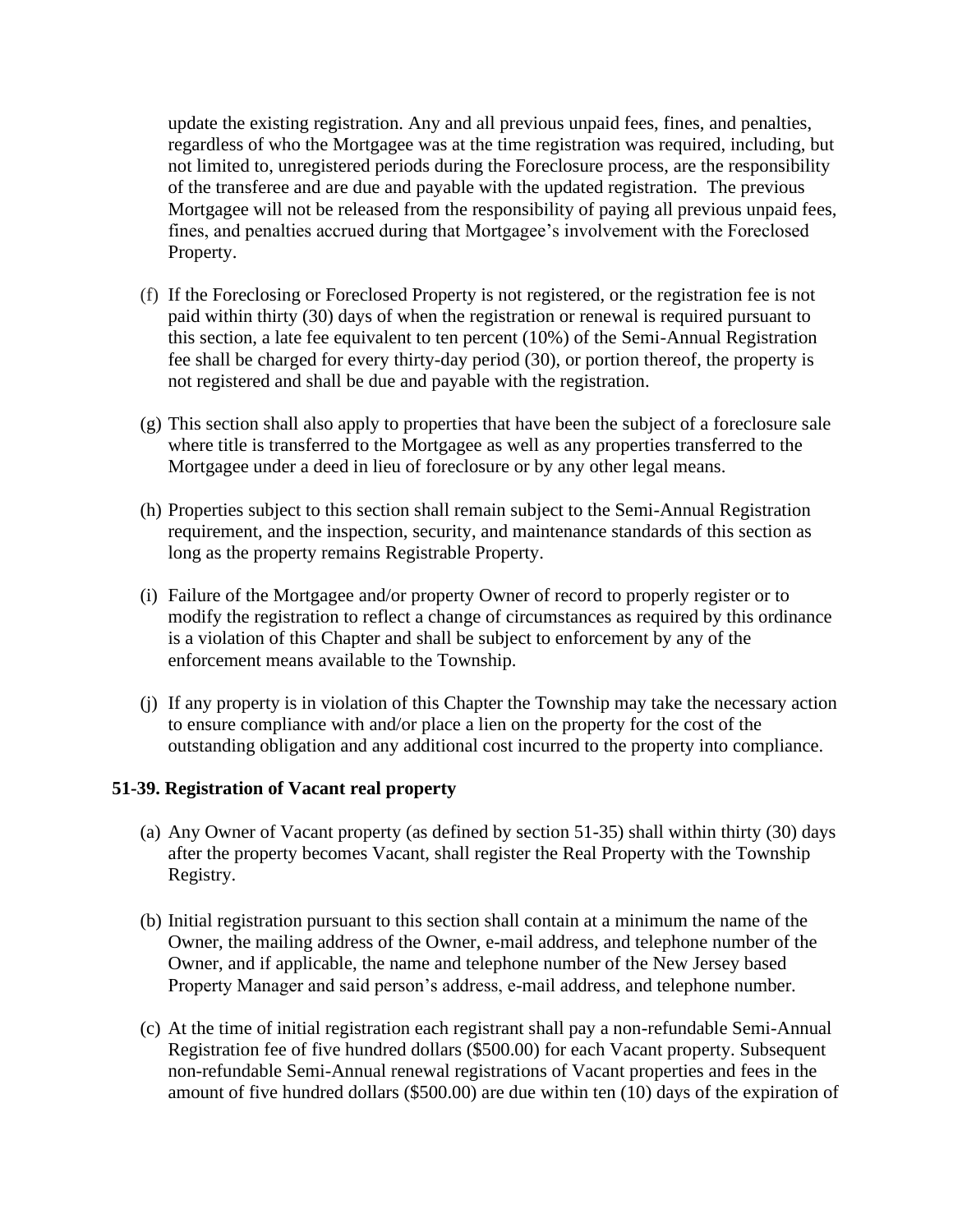the previous registration. Said fees shall be used to offset the costs of: (1) registration and registration enforcement, (2) code enforcement and mitigation related to Vacant properties, and (3) for any related purposes as may be adopted in the policy set forth in this Chapter. Said fees shall be deposited to a special account in the Township's Department dedicated to the cost of implementation and enforcement of this Ordinance, and fulfilling the purpose and intent of this Chapter.

- (d) If the property is sold or transferred, the new Owner is subject to all the terms of this Chapter. Within ten (10) days of the transfer, the new Owner shall register the Vacant property or update the existing registration. The previous Owner(s) will not be released from the responsibility of paying all previous unpaid fees, fines, and penalties accrued during that Owner's involvement with the Vacant property.
- (e) If the Vacant property is not registered, or either the registration fee or the Semi-Annual Registration fee is not paid within thirty (30) days of when the registration or Semi-Annual Registration is required pursuant to this section, a late fee shall be equivalent to ten percent (10%) of the Semi-Annual Registration fee shall be charged for every thirty (30) dayperiod, or portion thereof, the property is not registered and shall be due and payable with the registration. This section shall apply to the initial registration and registrations required by subsequent Owners of the Vacant property.
- (f) Properties subject to this section shall remain subject to the Semi-Annual Registration requirement, and the inspection, security, and maintenance standards of this section as long as the property is Vacant.
- (g) Failure of the Owner to properly register or to modify the registration to reflect a change of circumstances as required by this ordinance is a violation of this Chapter and shall be subject to enforcement by any of the enforcement means available to the Township.
- (h) If any property is in violation of this Chapter the Township may take the necessary action to ensure compliance with and place a lien on the property for the cost of the outstanding obligation and any additional cost incurred to the property into compliance.
- (i) Properties registered as a result of this section are not required to be registered again pursuant to the Foreclosure mortgage property section.

#### **51-40. Maintenance requirements**

(a) Properties subject to this chapter shall be kept free of weeds, overgrown brush, dead vegetation, trash, junk, debris, building materials, any accumulation of newspaper circulars, flyers, notices, except those required by federal, state or local law, discarded personal items including, but not limited to, furniture, clothing, large and small appliances, printed material, or any other items that give the appearance that the property is abandoned.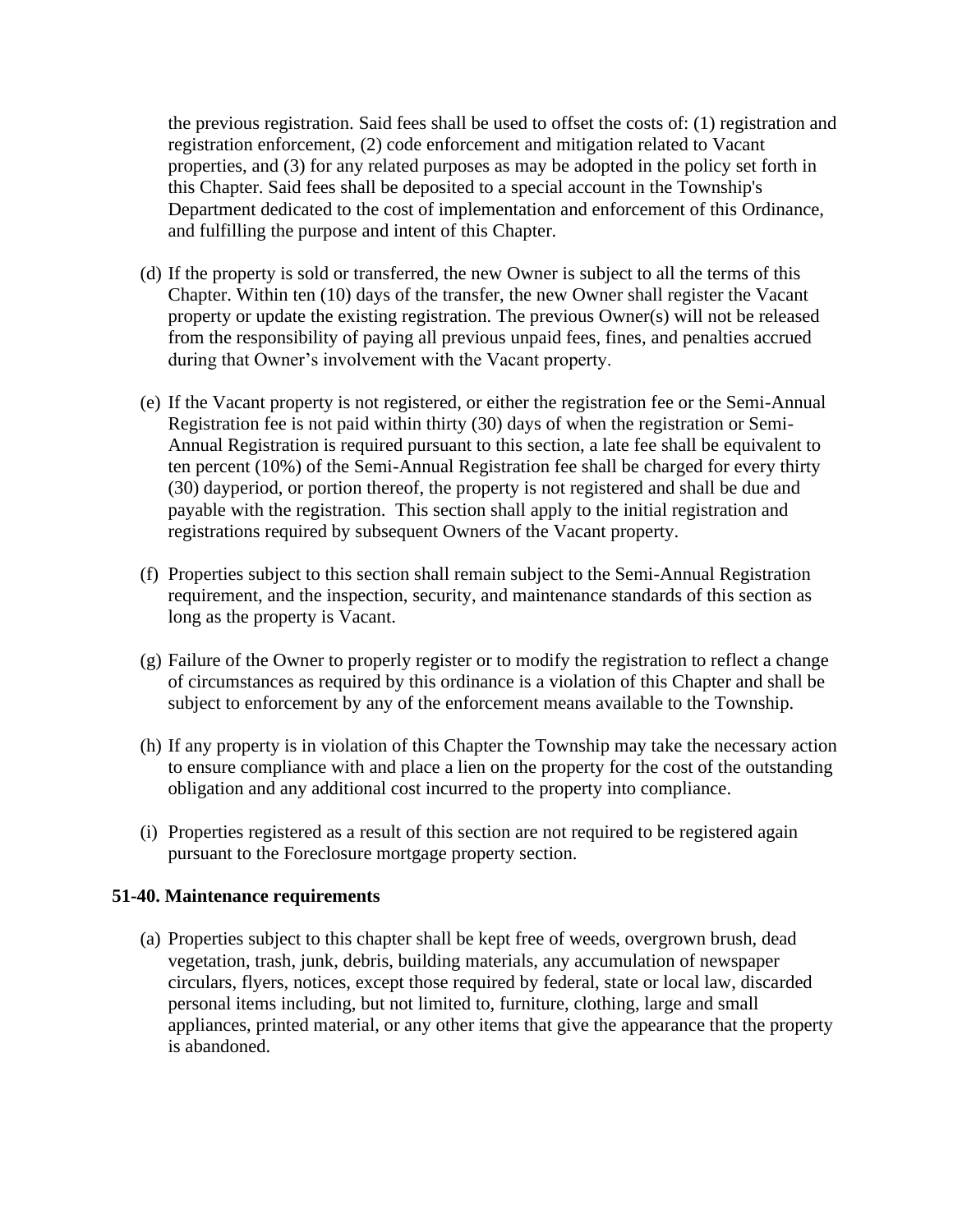(b) At all times, all real property (land and structures) shall be maintained in accordance with Township codes including but not limited to Section 152 Property Maintenance.

#### **51-41. Security requirements**

- (a) Properties subject to these Sections shall be maintained in a secure manner so as not to be accessible to unauthorized persons.
- (b) A "secure manner" shall include, but not be limited to, the closure and locking of windows, doors, gates and other openings of such size that may allow any unauthorized person to access the interior of the property or structure. Broken windows, doors, gates, and other openings of such size that may allow access to the interior of the property or structure must be repaired.
- (c) If a property is Registrable, and the property has become vacant or blighted, a Property New Jersey based Manager shall be designated by the Mortgageeand/or Owner to perform the work necessary to bring the property into compliance with the applicable code(s), and the Property Manager must perform regular inspections to verify compliance with the requirements of this Chapter, and any other applicable laws.
- (d) In addition to the above, the property is required to be secured in accordance with the applicable code(s) of the Township.
- (e) When a property subject to this Chapter becomes Vacant, it shall be posted with the name and twenty-four (24) hour contact telephone number of the New Jersey based Property Manager. The Property Manager shall be available to be contacted by the Township Monday through Friday between 9:00 a.m. and 5:00 p.m. The sign shall be placed in a window facing the street and shall be visible from the street. The posting shall be no less than eighteen (18) inches by twenty-four (24) inches and shall be of a font that is legible from a distance of forty-five (45) feet. The posting shall contain the following language with supporting information:

| THIS PROPERTY IS MANAGED BY                                       |  |
|-------------------------------------------------------------------|--|
|                                                                   |  |
| THE PROPERTY MANAGER CAN BE CONTACTED __________________________. |  |
| BY TELEPHONE AT                                                   |  |
| OR BY EMAIL AT                                                    |  |

(f) The posting required in subsection (e) above shall be placed on the interior of a window facing the street to the front of the property so that it is visible from the street, or secured to the exterior of the building/structure facing the street to the front of the property so that it is visible from the street or if no such area exists, on a stake of sufficient size to support the posting in a location that is at all times visible from the street to the front of the property but not readily accessible to vandals. Exterior posting shall be constructed of and printed with weather-resistant materials.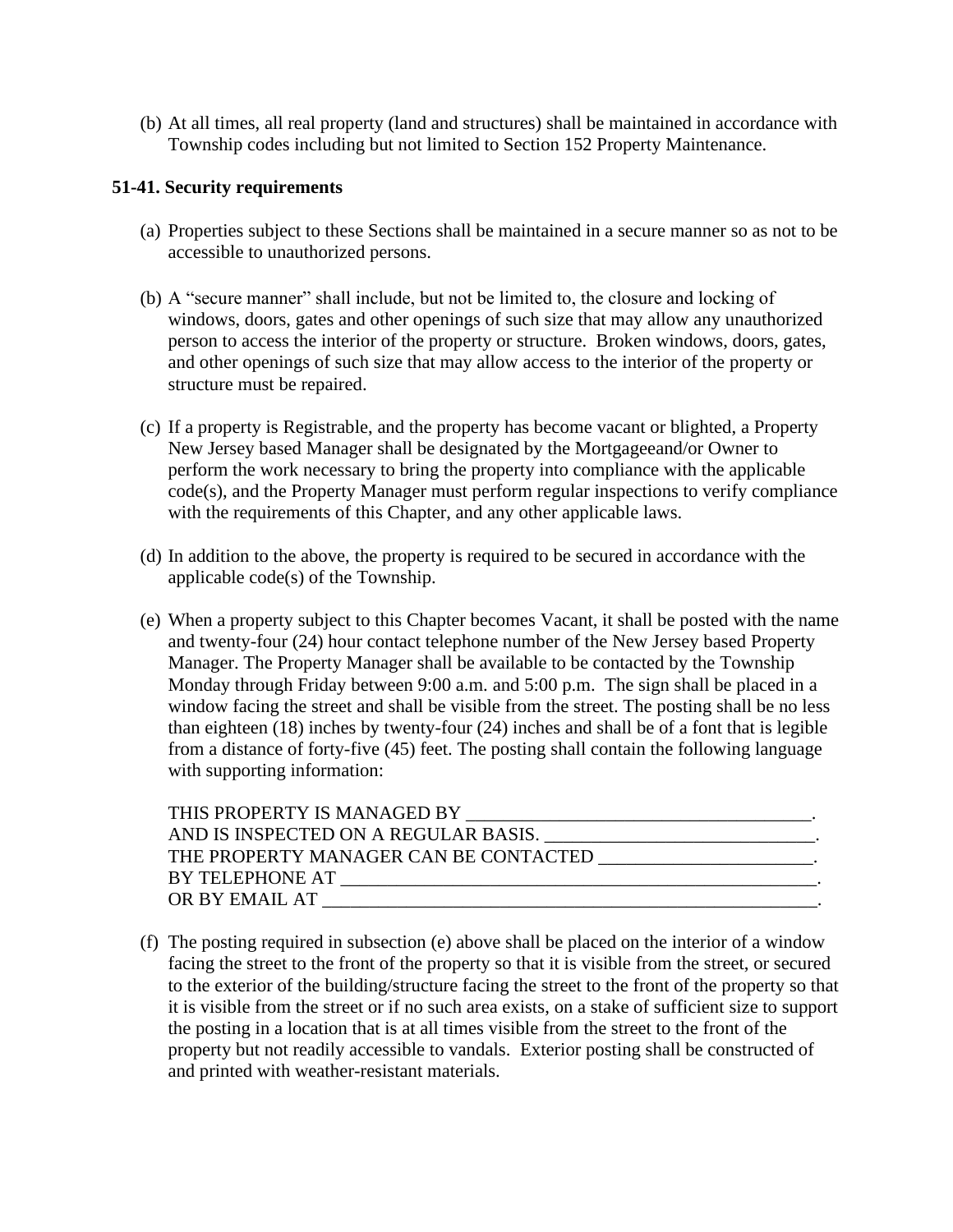Failure of the Mortgagee and/or property Owner of record to properly inspect and secure a property subject to this Chapter, and post and maintain (current and correct) the signage noted in this section, is a violation and shall be subject to enforcement by any of the enforcement means available to the Township. The Township may take the necessary action to ensure compliance with this section, and recover costs and expenses in support thereof. If the Mortgagee or Owner does not reimburse the Township for the cost of temporarily securing the property, or of any abatement directed by the Enforcing Officer, within thirty (30) days of the Township sending the Mortgagee or Owner the invoice then the Township may lien the property with such cost, along with an administrative fee as determined in the Township's fee ordinance to recover the administrative personnel services. In addition to filing a lien the Township may pursue financial penalties against the Mortgagee or Owner.

The provisions set forth under this chapter shall be enforced by the Maple Shade Police Department, Code Enforcement Officer, Zoning Officer, Construction Code Official, Utility Manager, authorized agents of the Township, or other official so designated by the Township Manager. Any Mortgagee and/or property Owner of record committing a violation of this section shall be subject to a fine of \$500 for a first offense; \$1,000 for a second offense; and \$1,500 for a third offense; subsequent offenses are subject to the provisions of Chapter 1, Article II herein.

#### **Section 3.**

**Repealer.**Any and all other ordinances inconsistent with any of the terms and provisions of this ordinance are hereby repealed to the extent of such inconsistencies.

#### **Section 4.**

**Severability.** In the event that any section paragraph, clause phrase, term, provision or part of this ordinance shall be adjudicated by a court of competent jurisdiction to be involved or unenforceable for any reason, such judgment shall not effect, impair or invalidate the remainder thereof, but shall be confined in its operation to the section, paragraph, clause, term, provision or part thereof directly involved in the controversy in such judgment shall be rendered.

#### **Section 5.**

This ordinance shall take effect immediately upon adoption and publication according to law.

| COUNCIL      | <b>MOTION</b> | <b>SECOND</b> | <b>AYES</b> | <b>NAYS</b> | <b>ABSTAIN</b> | <b>ABSENT</b> |
|--------------|---------------|---------------|-------------|-------------|----------------|---------------|
| Manchello    |               |               |             |             |                |               |
| <b>Nunes</b> |               |               |             |             |                |               |
| Volpe        | x             |               | х           |             |                |               |
| Wiest        |               |               | л           |             |                |               |
| Kauffman     |               |               | л           |             |                |               |

Introduction: September 12, 2019